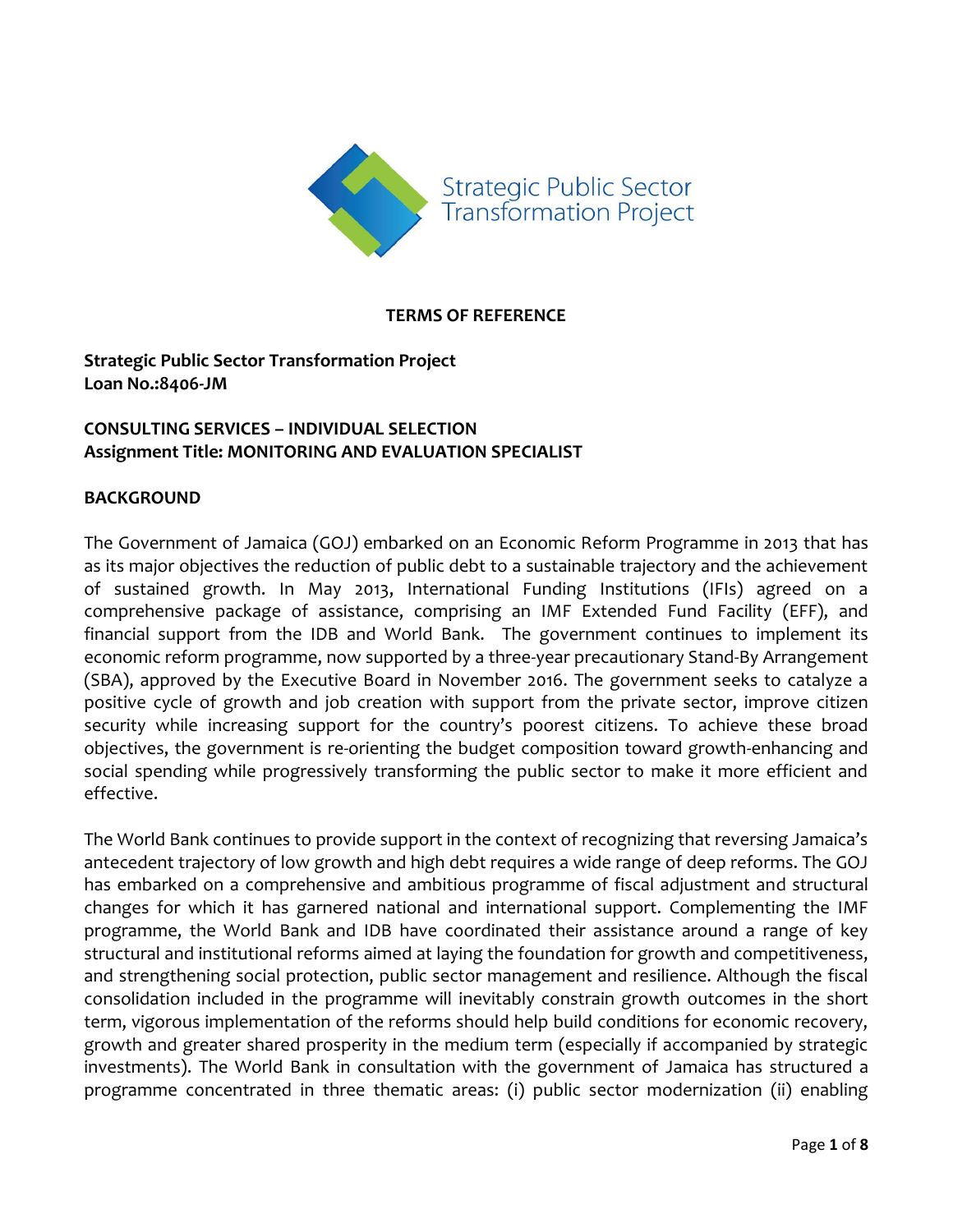environment for private sector growth and (iii) social climate resilience. The Bank provided a total financing envelop for this programme in the amount of US\$510m, to cover a series of Development Policy Operations (DPOs) and selective new investment operations focused on creating conditions for growth and resilience.

The Strategic Public Sector Transformation Project (SPSTP) forms part of the World Bank programme and the larger Economic Reform programme of the GOJ. The Project Development Objective is to strengthen public resource management and support selected public sector institutions in facilitating a more enabling environment for private sector growth.

| <b>Project Components</b> |                                                                    |
|---------------------------|--------------------------------------------------------------------|
| Component I:              | Strengthening the Public Investment Management System              |
| Component II:             | Strengthening the Budget Preparation Process and Results-Based     |
|                           | Budgeting (RBB)                                                    |
| Component III:            | Adaptive Public Sector Approaches to Promote Fiscal Sustainability |
| Component IV:             | Strengthening the Accountant General's Department.                 |
| Component V:              | Fostering Industrial Growth and Trade Facilitation                 |
| Component VI:             | Project Management                                                 |

Component VI

This component will ensure adequate project management is in place for the implementation of the Project. More specifically, it will support Project management to: (i) carry out project audits, (ii) comply with financial management and procurement obligations under the project, (iii) monitor and evaluate project activities, (iv) provide training, and the acquisition of goods required thereof and finance operating costs. (See project overview at appendix 1)

## **OBJECTIVES OF THE MONITORING AND EVALUATION SPECIALIST ASSIGNMENT**

The Monitoring and Evaluation Specialist (MES) will be responsible for:

- 1) Designing and implementing the overall monitoring and evaluation (M&E) framework and management information system (MIS) for the Project, including necessary instruments and tools.
- 2) Data collection, compilation, data cleaning and analysis, and reporting. This includes collecting data on both Intermediate, Project Development Objective indicators, and other relevant monitoring indicators (to be defined) from various agencies and sources, and preparing all of the Project's M&E reports, in line with the Results Frameworks' specifications, and on schedule.
- 3) Establishing as part of the M&E Framework metrics that capture the contribution of the project to the higher level outputs and outcomes of the government identified in but not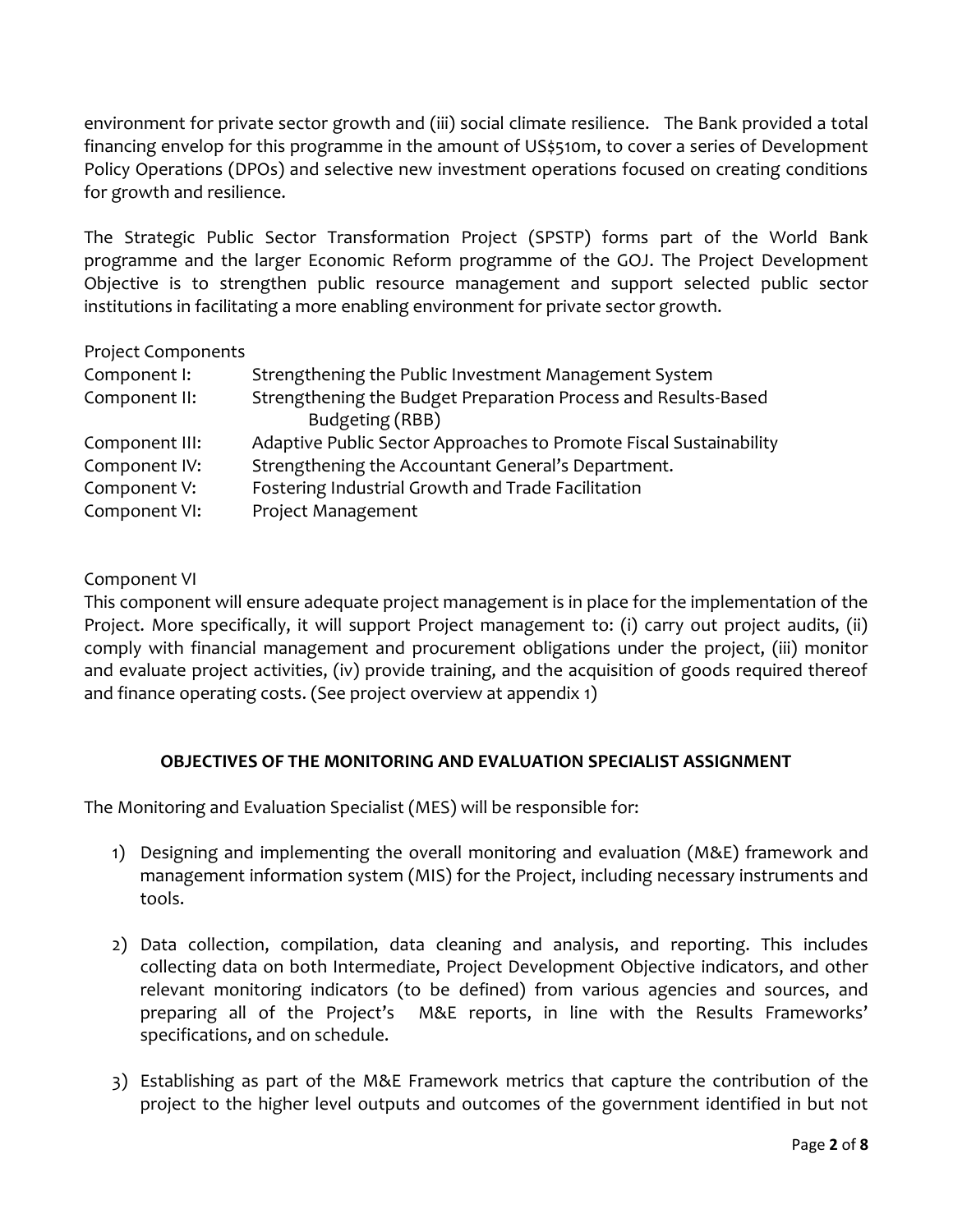limited to the Memorandum of Economic and Financial Policies (MEFP), PSIP Policy Paper, Public Sector Transformation Policy Statement, Public Sector Master Rationalization Plan, Public Financial Management Reform Action Plan, Public Expenditure and Financial Accounatbility Report and Vision 2030.

#### **SCOPE OF WORK**

Under the direction of the Project Coordinator for the SPSTP, the MES is expected to perform the following tasks:

*Data Collection*

- Review all relevant documentation to establishing the M&E framework and MIS system for the Strategic Public Sector Transformation Project including the Loan Agreement and Project Appraisal Document and Project Operational Manual.
- Design the framework for undertaking M&E for the Project, including an Overall Project M&E Plan, Annual & Quarterly M&E Work Plans, identifying key performance indicators, timing, baseline data, data sources – organization and persons, data collection methodology and templates, key assumptions, cost implications, and flow chart (s).
- $\bullet$
- Design and implement systems to collect all the necessary data to monitor the Project's Results Framework, with particular focus on identified high risk areas, and including as needed, the design of data collection instruments.
- Review all the deliverables of consultants contracted to the project, with a view to conduct relevant data mining, assist with contract management and populate the project's management information system.
- Undertake regular visits to the field to support implementation of Project's M&E framework and to identify where adaptations might be needed.
- Assist implementers/implementing agencies to establish monitoring systems for their project subcomponents
- Ensure that, in general, project monitoring arrangements comply with the Project Loan Agreement and Project Appraisal Document.

## *Capacity Building and Effective Cooperation*

- Organize meetings with those responsible for data collection related to the Project to identify shared objectives, and ways to work together and support each other.
- As needed, organize and conduct capacity-building and training workshops to support and strengthen the Project's M&E, including with data collection consultants, external partners involved in data collection, primary stakeholders and the various partner organizations involved in implementing the Project.
- Collaborate with staff and implementing partners on qualitative monitoring to provide relevant information for ongoing evaluation of project activities, effects and impacts.
- Identify implementation lags and advise on appropriate corrective measures

*Dissemination of Information*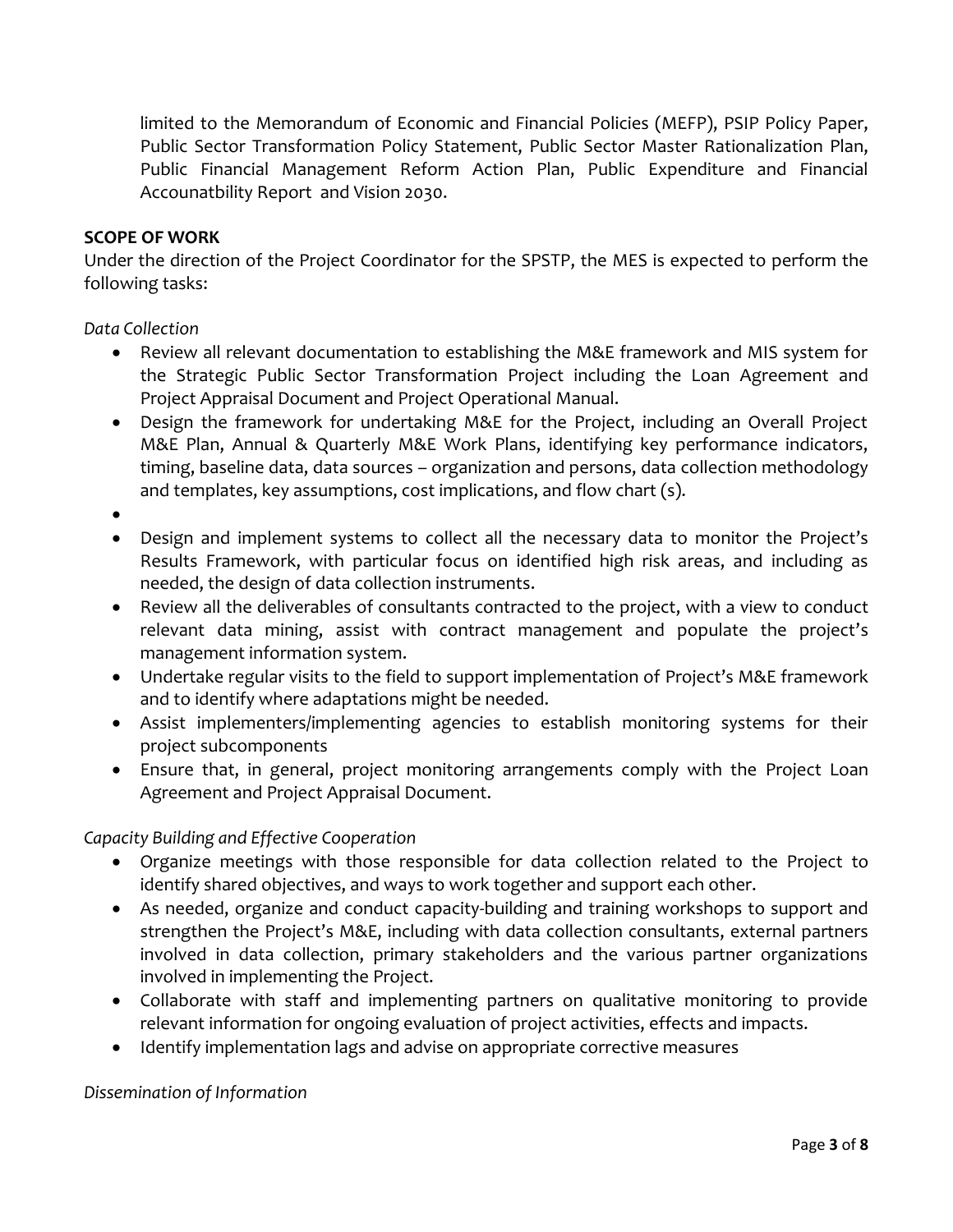- Design and prepare Annual Implementation Progress Reports that include the required data, as well as any explanatory or additional information that is valuable for understanding, interpreting, and responding to what is seen in the data.
- Guide PIU staff and implementing partners in preparing their progress reports, including through standardized templates as appropriate.
- Draft consolidated quarterly implementation progress reports working closely with the Component Coordinators, technical and fiduciary staff and implementing partners, for the PIU to submit to the relevant bodies, in accordance with approved reporting formats and timing.
- Guide the regular sharing of the outputs of M&E findings with project staff, implementing partners and primary stakeholders.
- Inform and participate in external supervision and evaluation missions.

### *Resource Management*

- Prepare a budget for expenditures for all activities and expenses related to M&E.
- Prepare and produce Terms of References for individuals and firms hired to support the M&E activities.
- Supervise M&E consultants to ensure that work is carried out in accordance with specifications and plans.

### General

- Perform other related functions assigned from time to time by the Project Coordinator
- Review progress reports submitted by implementers and advise accordingly
- Archive lessons learnt from M&E practices

| <b>Deliverable</b>                      | <b>Minimum Content</b>                                                                                                                                                                                                                                                                                                                           | Submission<br><b>Deadline</b>          |
|-----------------------------------------|--------------------------------------------------------------------------------------------------------------------------------------------------------------------------------------------------------------------------------------------------------------------------------------------------------------------------------------------------|----------------------------------------|
| Inception Report                        | Analysis of existing situation and work plan for<br>the contract                                                                                                                                                                                                                                                                                 | Within 2 weeks<br>of contract<br>start |
| Project M&E Framework,<br>including MIS | Structure for undertaking M&E for the Project,<br>including an Overall Project Plan, Annual &<br>Quarterly Work Plans, identifying key<br>performance indicators, timing, baseline data,<br>data sources - organization and persons, data<br>collection methodology and templates, key<br>assumptions, cost implications, and flow chart<br>(s). | Within 6 week<br>of contract<br>start  |
|                                         | The Annual Implementation Progress Reports<br>should also detail how each number was<br>arrived at: i.e. the original source of the data                                                                                                                                                                                                         |                                        |

### **DELIVERABLES**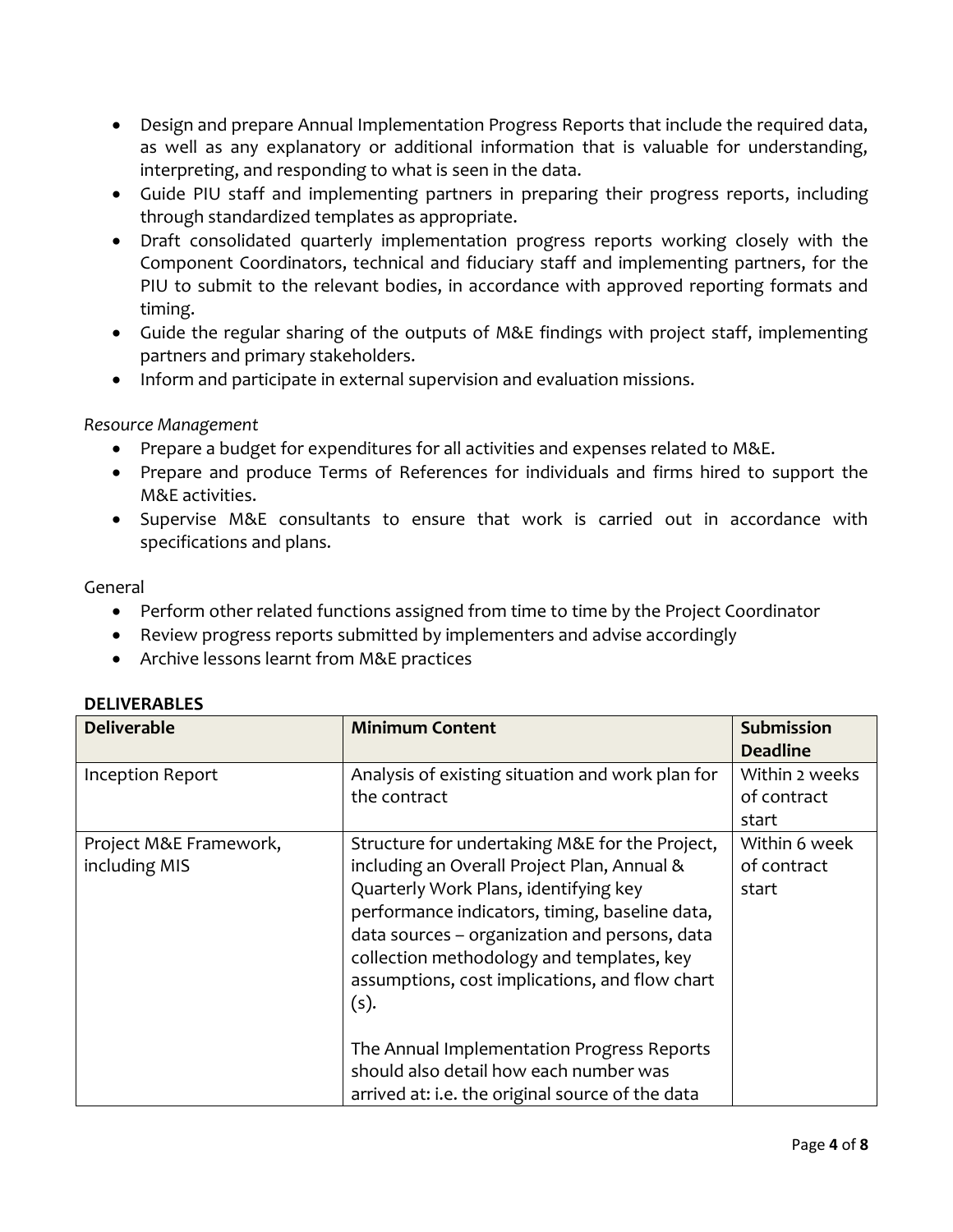|                                                                | being used for each indicator, and how the<br>data was collected, compiled, and any<br>assumptions underpinning the final number.<br>Templates for Quarterly and Monthly Reports<br>must be included. |                                                               |
|----------------------------------------------------------------|-------------------------------------------------------------------------------------------------------------------------------------------------------------------------------------------------------|---------------------------------------------------------------|
| Monthly consultant progress<br>reports                         | Description of achievements including<br>problems encountered and recommendations<br>to improve project output                                                                                        | Within 2 weeks<br>after the end of<br>the reporting<br>period |
| Quarterly Project<br><b>Implementation Progress</b><br>Reports | Collated information on all components of the<br>Project with particular reference to the Results<br>Framework, identifying risk areas, challenges,<br>and mitigation measures.                       | Within 2 weeks<br>after the end of<br>the reporting<br>period |
| Annual Implementation<br>Progress Report                       | Same as the Quarterly Project Implementation<br>Progress Reports.                                                                                                                                     | Within 3 weeks<br>after the end of<br>the reporting<br>period |

# **PROFILE OF MONITORING AND EVALUATION SPECIALIST**

- Masters in statistics, economics, development studies, business administration, international development, and/or related field.
- At least five years of M&E experience.
- At least three years' experience supervising, designing, and implementing data collection and/or field work activities, would be a distinct asset.
- Previous experience in a strategic planning role of using data to inform strategic decisions.
- Demonstrated ability to manage collaborations between multiple organizations.
- Strong oral and written communications skills in English.
- Advanced user of Microsoft office suite (Excel, Word, Power Point), and the internet.
- Previous work experience in Jamaica, the Caribbean and/or other developing countries is essential.

## **REPORTING RELATIONSHIP**

The consultant will report directly to the Project Coordinator

## **REQUIRED COMPETENCIES**

- Understand basic monitoring and evaluation (M&E) concepts and the purpose of M&E
- Ability to clearly define the project cycle and results chain (activities/process/outputs/outcomes/impact)
- Ability to harmonize goals, objectives and design and apply different types of frameworks used for monitoring and evaluation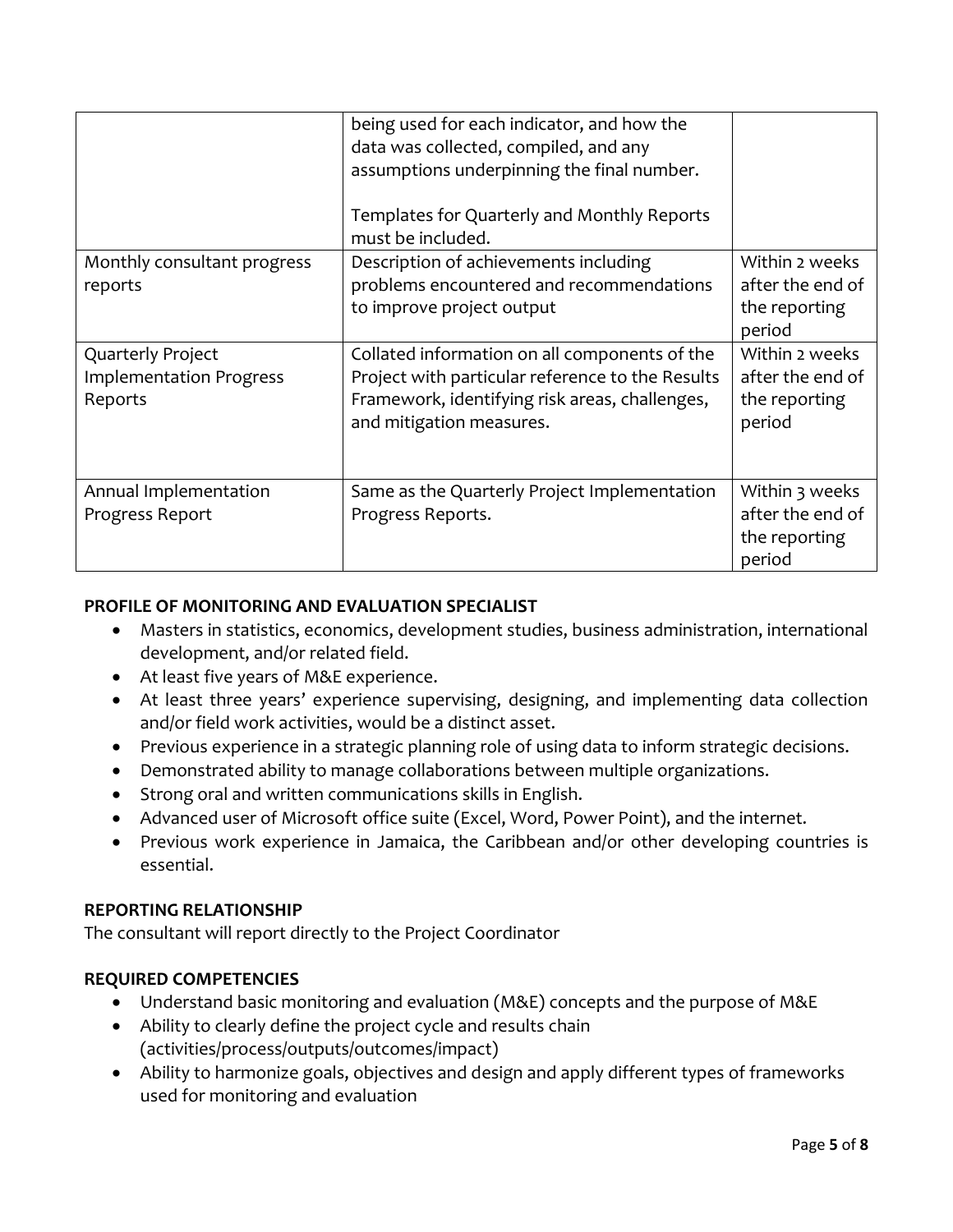- Knowledge of qualitative and quantitative techniques for data collection
- Ability to define and develop good indicators
- Sound knowledge and ability to select appropriate evaluation designs/methods and develop evaluation study
- Ability to make effective decisions about data collection
- Knowledge of techniques for representing information and good report writing skills
- Knowledge of relevant software and database packages

### **PERFORMANCE STANDARDS**

- Work is to be completed on schedule
- Accurately estimate the time required to complete a task appropriately in order to meet assigned deadlines
- Exercise due professional care in the performance of professional services
- Plan effectively, anticipating issues, taking the initiative to address issues, and developing innovative approaches to resolving issues
- Demonstrate an understanding of the urgency of tasks and the impact of tasks on the project
- Demonstrate integrity, honesty, a sense of responsibility, and loyalty in the performance of all tasks
- Use clear, concise language to provide timely and accurate written and oral communication
- Act appropriately to ensure the accuracy and reliability of information

## **DURATION OF CONTRACT**

The Contract will be for a period of 19 months. The anticipated date for commencement of the assignment is July 2018.

### **INDICATIVE PAYMENT TERMS**

The Monitoring and Evaluation Specialist shall be paid based on satisfactory performance in accordance with an agreed work plan and on the basis of approved deliverables. Payment terms are as follows:

| <b>Deliverable</b>                                | <b>Payment Schedule</b> |
|---------------------------------------------------|-------------------------|
| <b>Inception Report</b>                           | 5%                      |
| Project M&E Framework, including MIS              | $10\%$                  |
| Monthly consultant Progress Reports               | 45%                     |
| Quarterly Project Implementation Progress Reports | $25%^{1}$               |
| Annual Implementation Progress Reports            | 15%                     |

## **DATA, LOCAL SERVICES AND FACILITIES TO BE PROVIDED BY CLIENT**

 $\overline{\phantom{a}}$  $<sup>1</sup>$  Divided according to the # of quarters</sup>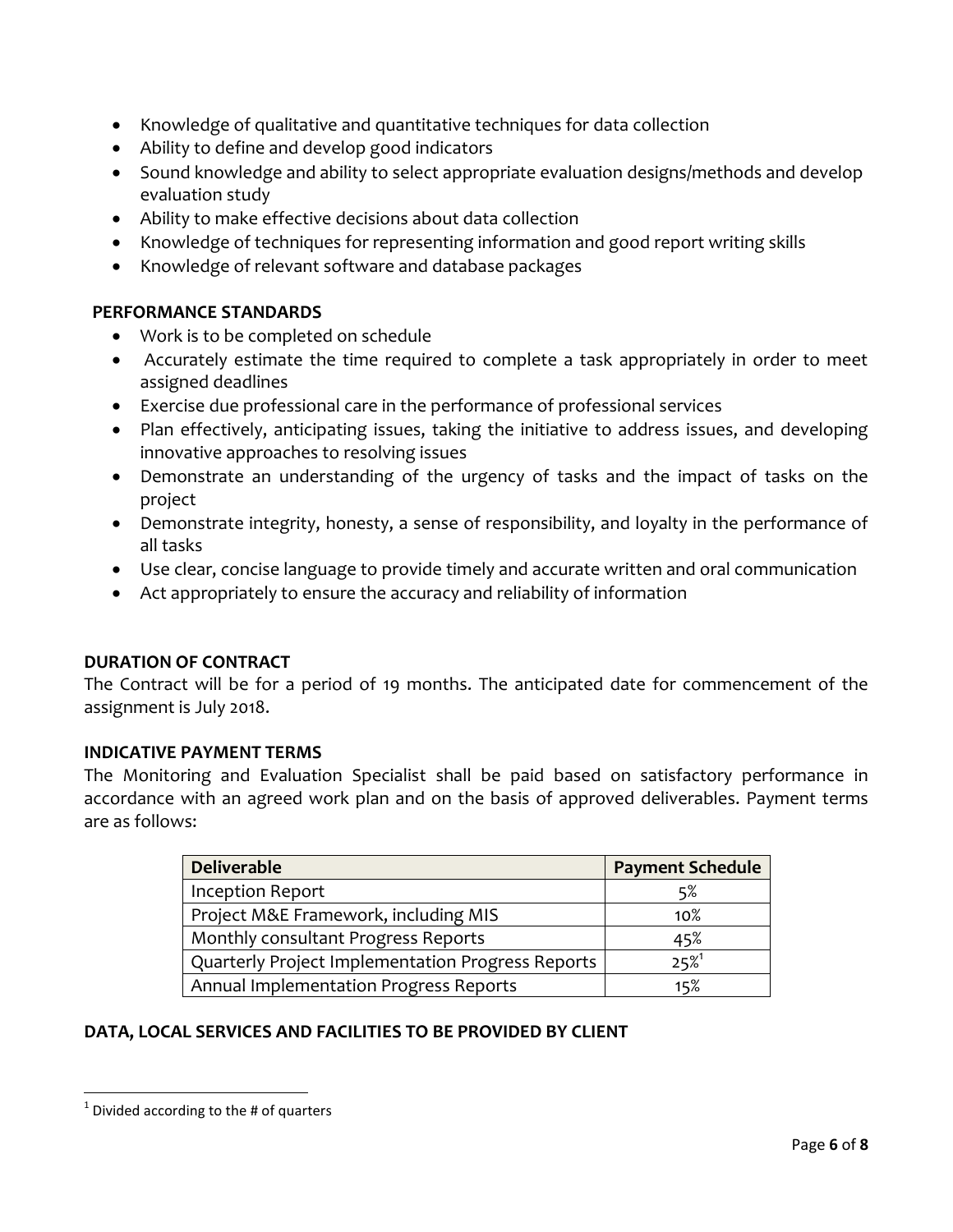The MOFPS will provide full office accommodation at its offices in Kingston, Jamaica. The Ministry will also provide any resources necessary to conduct workshops necessary to carry out the assignment.

### **APPENDIX 1 – PROJECT OVERVIEW**

### Project Objectives

The Project Development Objective (PDO) is to strengthen public resource management and support selected public sector institutions in facilitating a more enabling environment for private sector growth.

### Components

The program is structured in six components, briefly described in the following paragraphs. A full description of the components is found in the Project Appraisal Document. The specific project goals, performance indicators and means of verification are described in the Results Matrix presented in Annex 1 of this manual.

Component I. Strengthening the Public Investment Management System (PIMS) The objective of this component is for the PSIP to incorporate public investment projects with estimated five-year operating and maintenance costs fully linked to long term development goals and medium-term priority areas.

This component will support the GOJ reform efforts through the following activities: (i) migration of the current web-based database to a robust platform to manage all information about public investment across the project cycle and linked to the budgeting and financial systems of the country (expected to be compiled into IFMIS); (ii) design and implementation of a public investment management training program for public sector; (iii) reviewing legislation and carrying out dissemination activities to integrate the PIMS with the administrative systems (including procurement and human resources); (iv) strengthening monitoring through Citizens Participation; (v) designing a fund for the funding of pre-investment financial and economic analysis and postinvestment evaluations of the public investments; and (vi) provision of technical assistance for the implementation of the Public Financial Management Action Plan.

Component II. Strengthening the Budget Preparation Process and Results Based Budgeting (RBB) The objective of this component is to link budgeting with government policy priorities through a gradual transition from annual expenditure planning to a medium-term results-based expenditure framework. effectiveness, and can be updated if needed at a later stage. This proposed process will be submitted to the Bank for its no objection.

Component III. Adaptive Public Sector Approaches to Promote Fiscal Sustainability This component will support measures to institutionalize the process of behavioral change to support new policy processes and provide just-in-Time Technical Assistance (TA) to take into account ad hoc needs of the government and to effectively take advantage of opportunities of